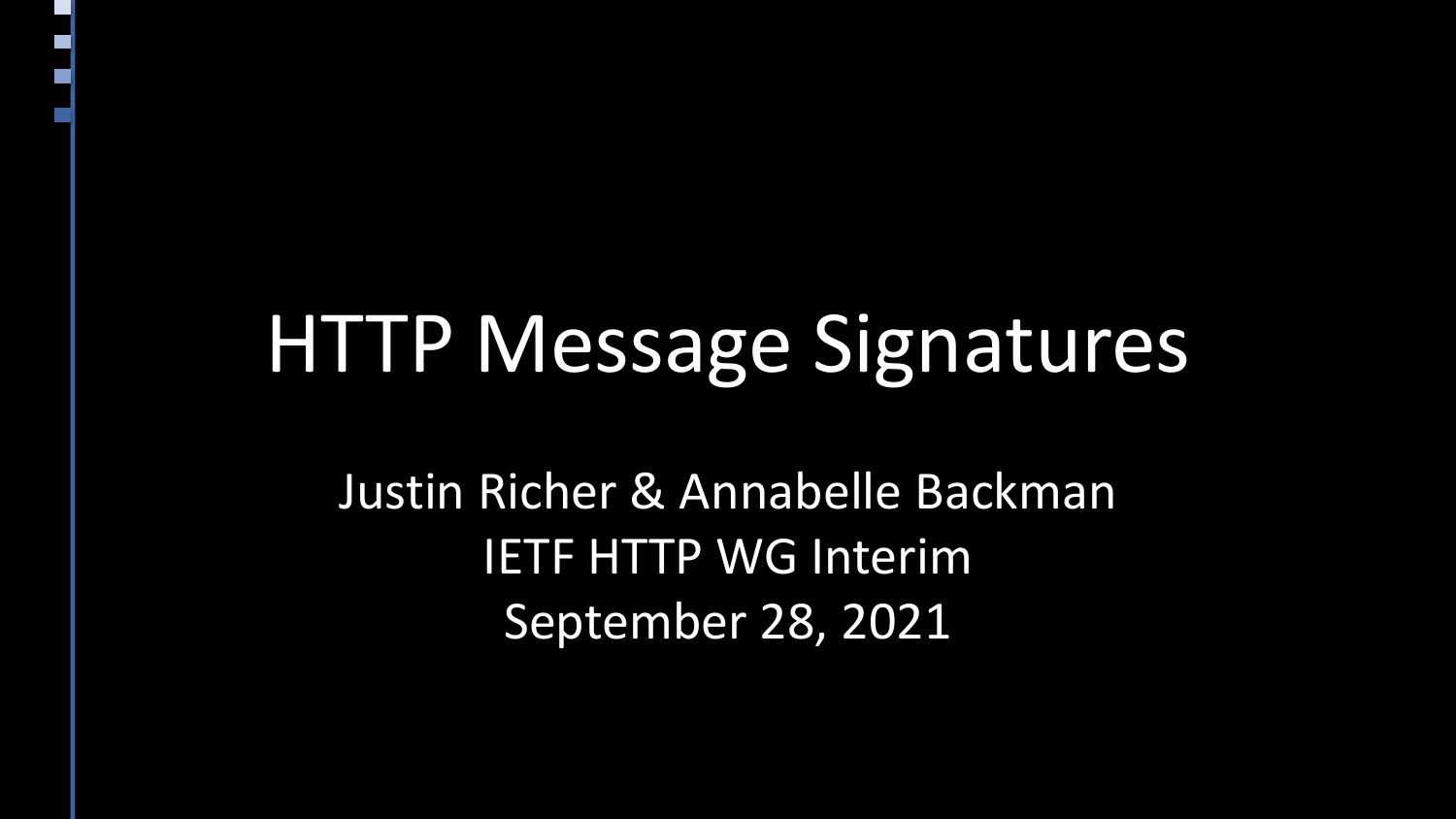# How HTTP Message Signing works

- 1. Choose covered portions and crypto parameters
- 2. Normalize the HTTP message components
- 3. Generate a signature input string
- 4. Sign the string creating a signature output
- 5. Add the signature output and parameters as structured HTTP headers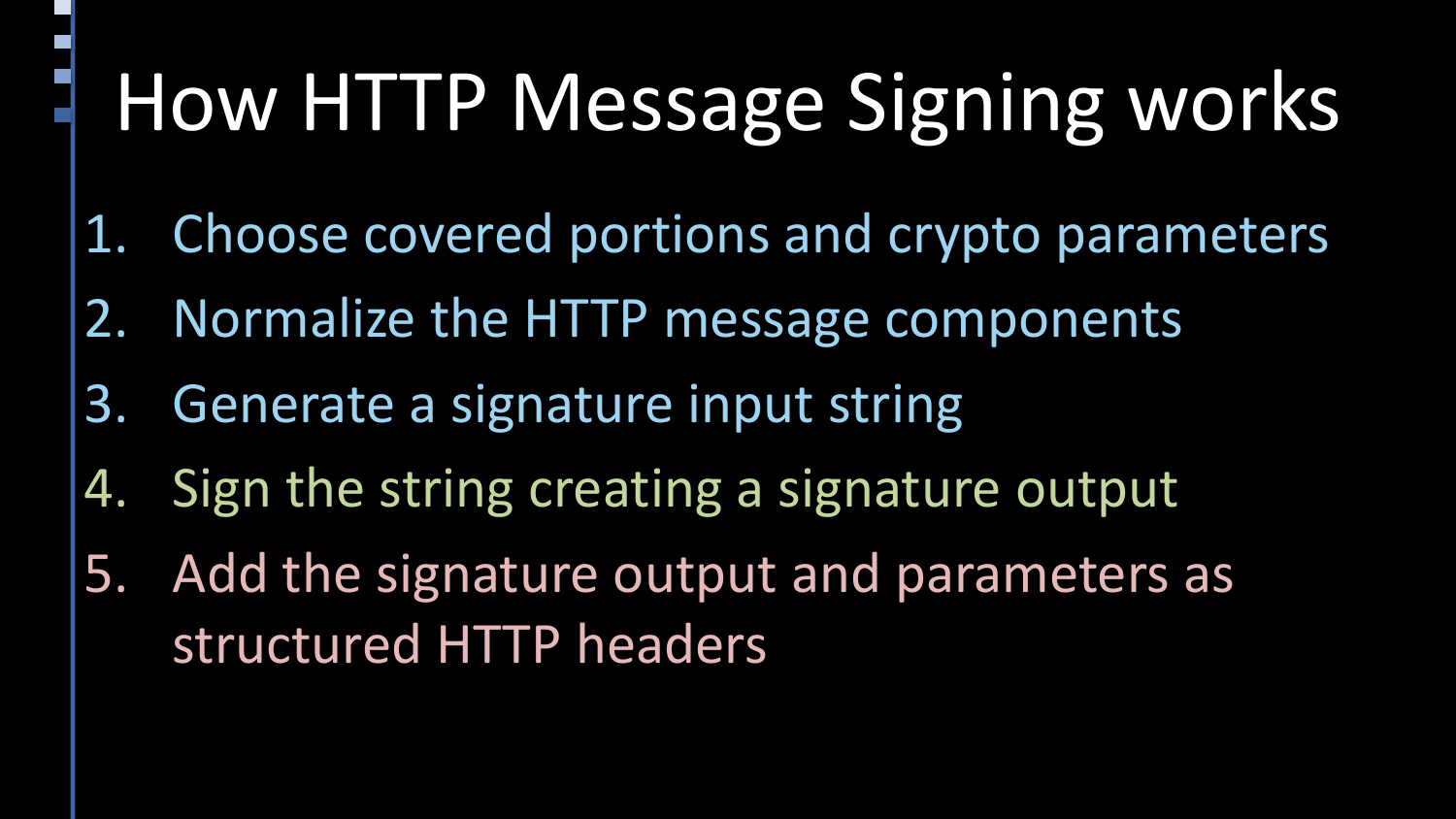## Example HTTP Message

POST /foo?param=value&pet=dog HTTP/1.1 Host: example.com Date: Tue, 20 Apr 2021 02:07:55 GMT Content-Type: application/json Content-Length: 18

{"hello": "world"}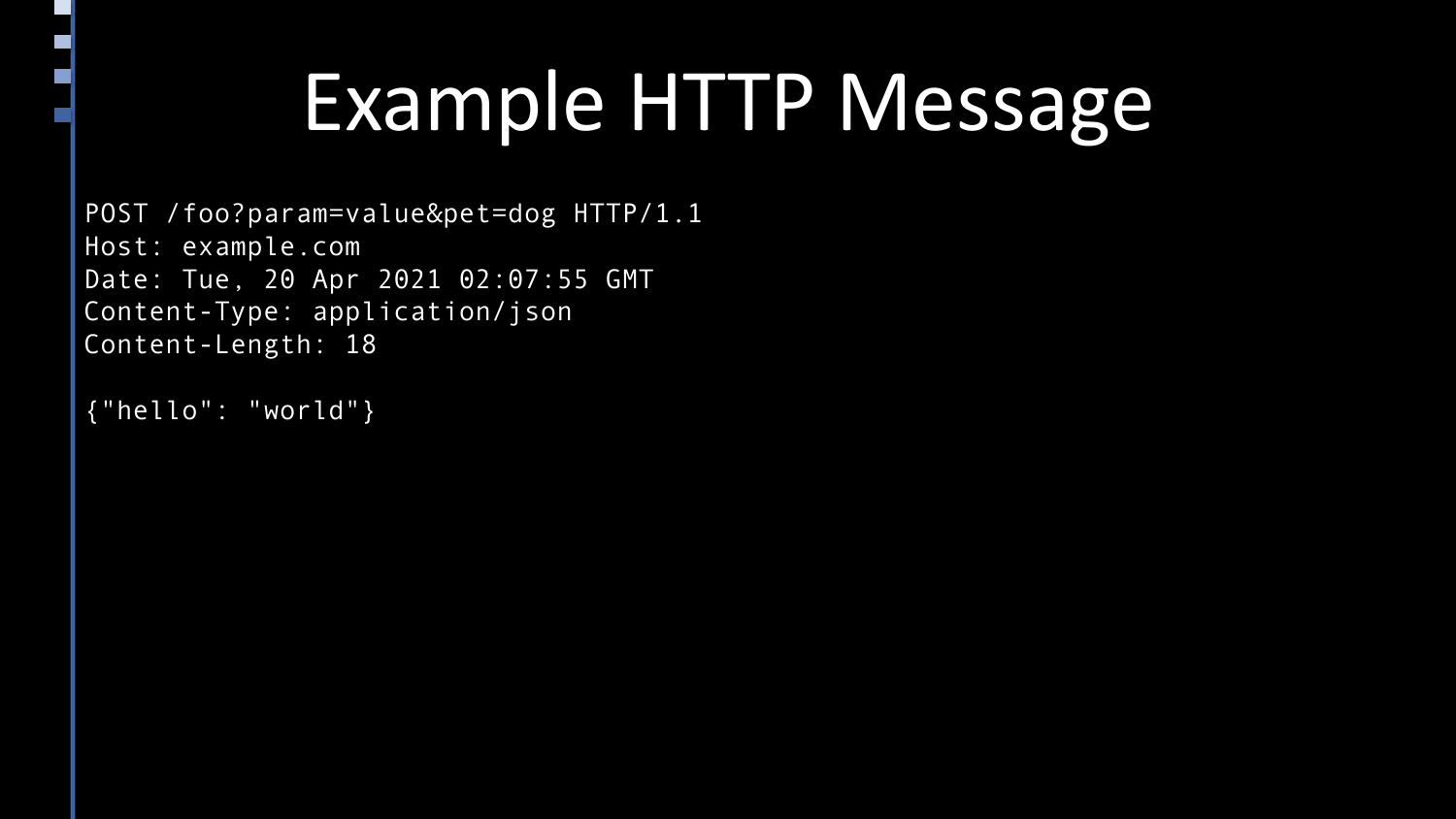## Sign These Components

POST /foo?param=value&pet=dog HTTP/1.1 Host: example.com Date: Tue, 20 Apr 2021 02:07:55 GMT Content-Type: application/json Content-Length: 18

{"hello": "world"}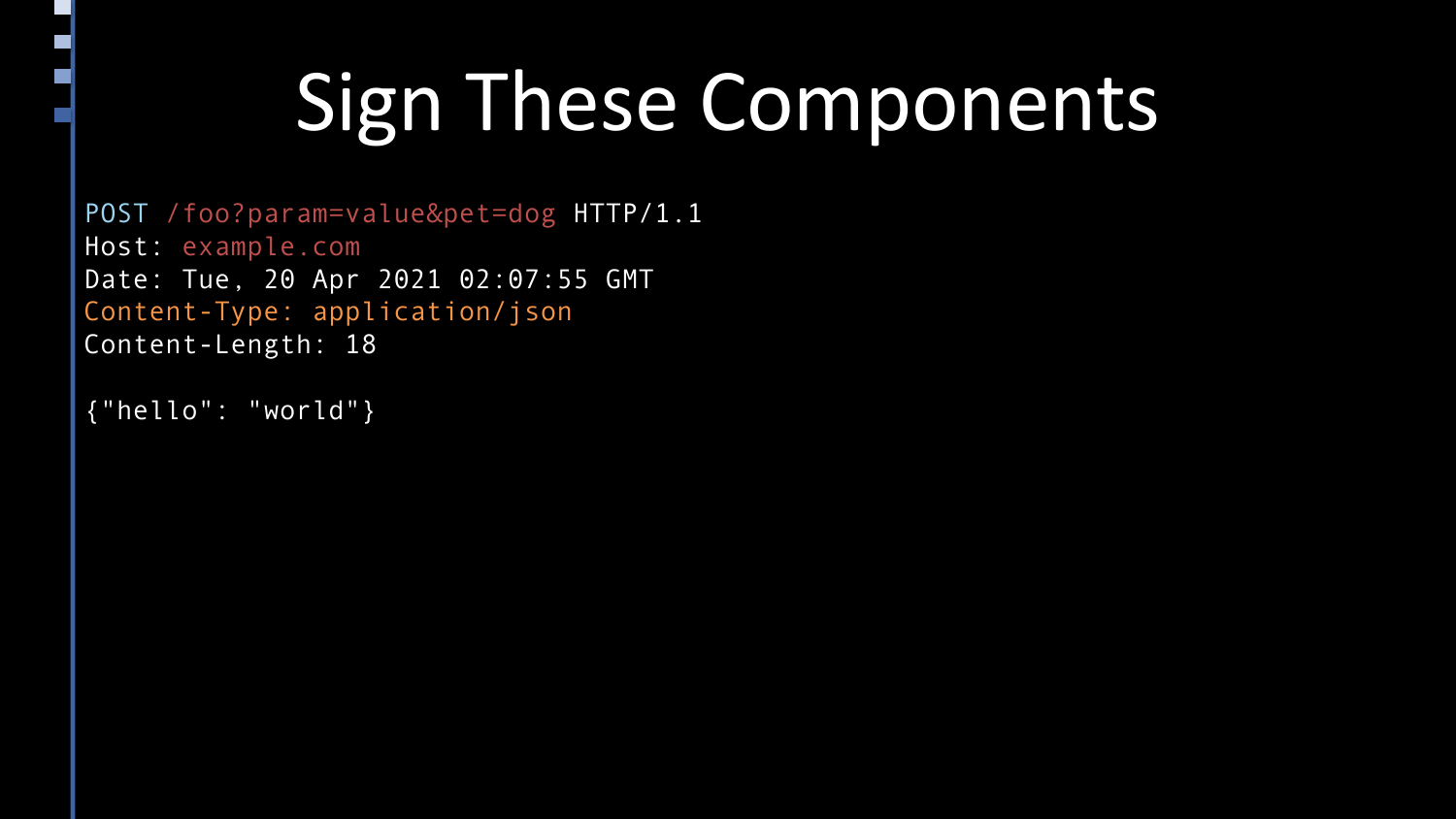## Message Component Identifiers

"@method"

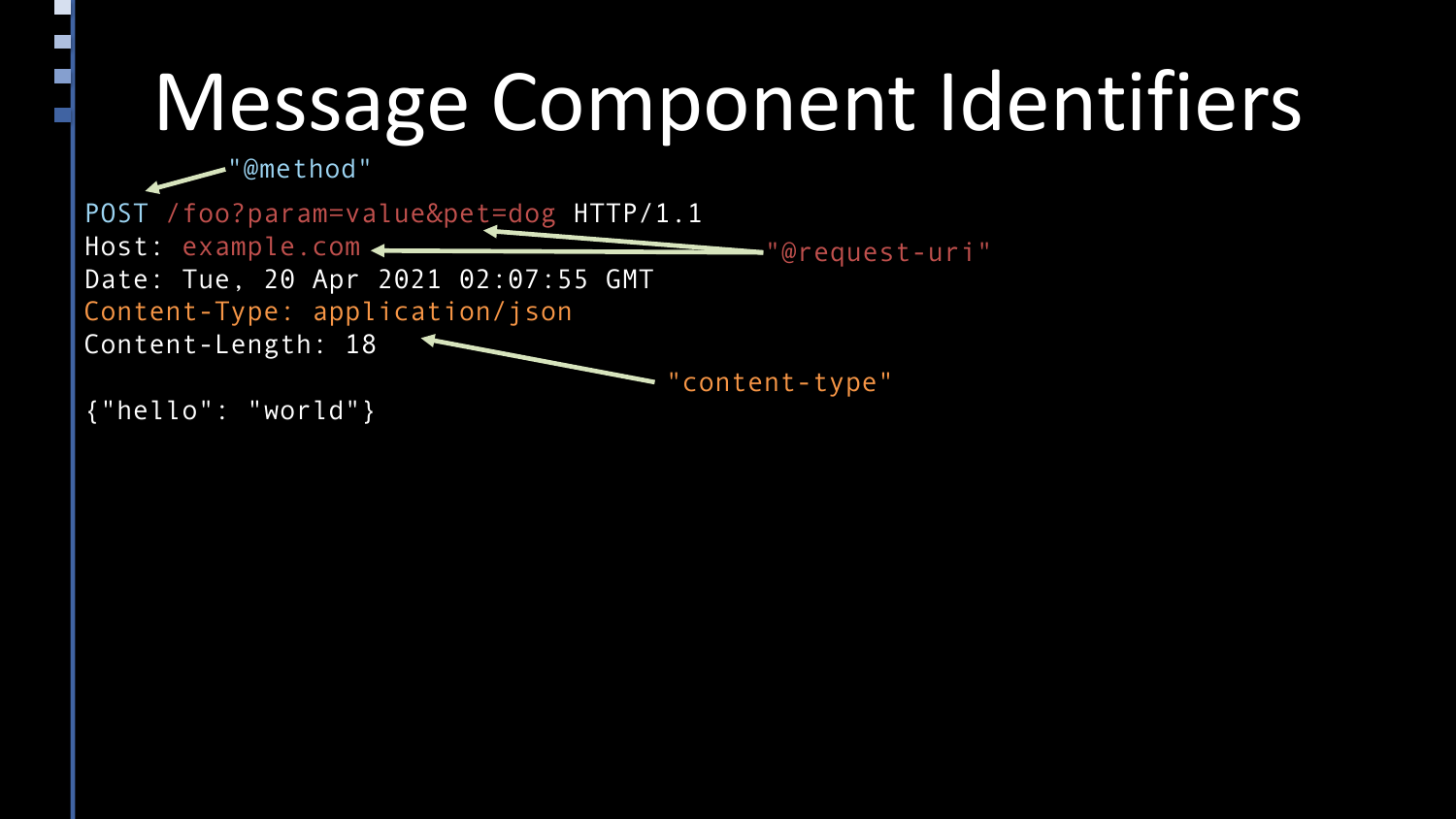## Signature Input Parameters

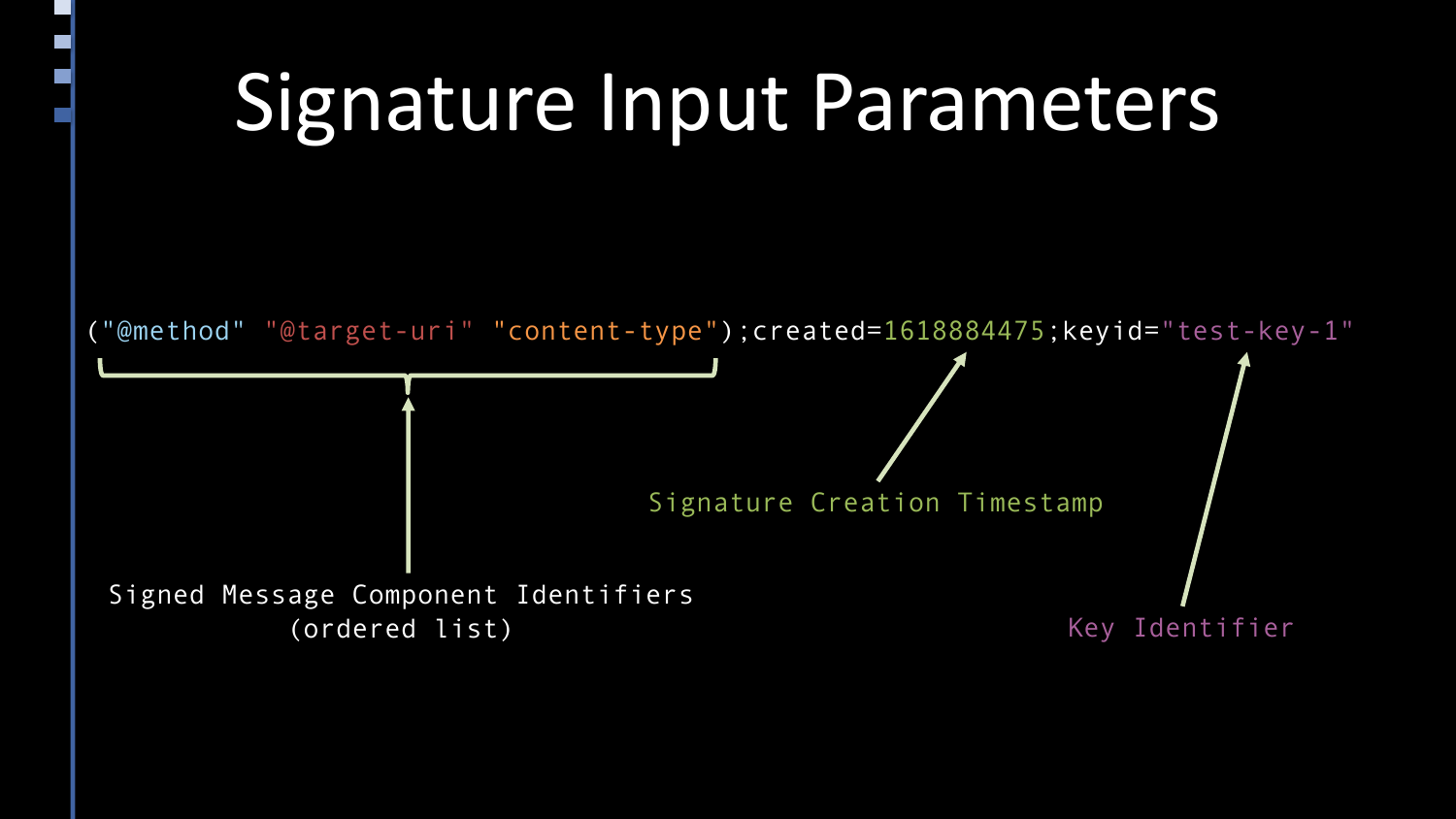## Signature Input Types

"@target-uri": https://example.com/foo?param=value&pet=dog "content-type": application/json

HTTP Message Field Specialty Component (Derived from message)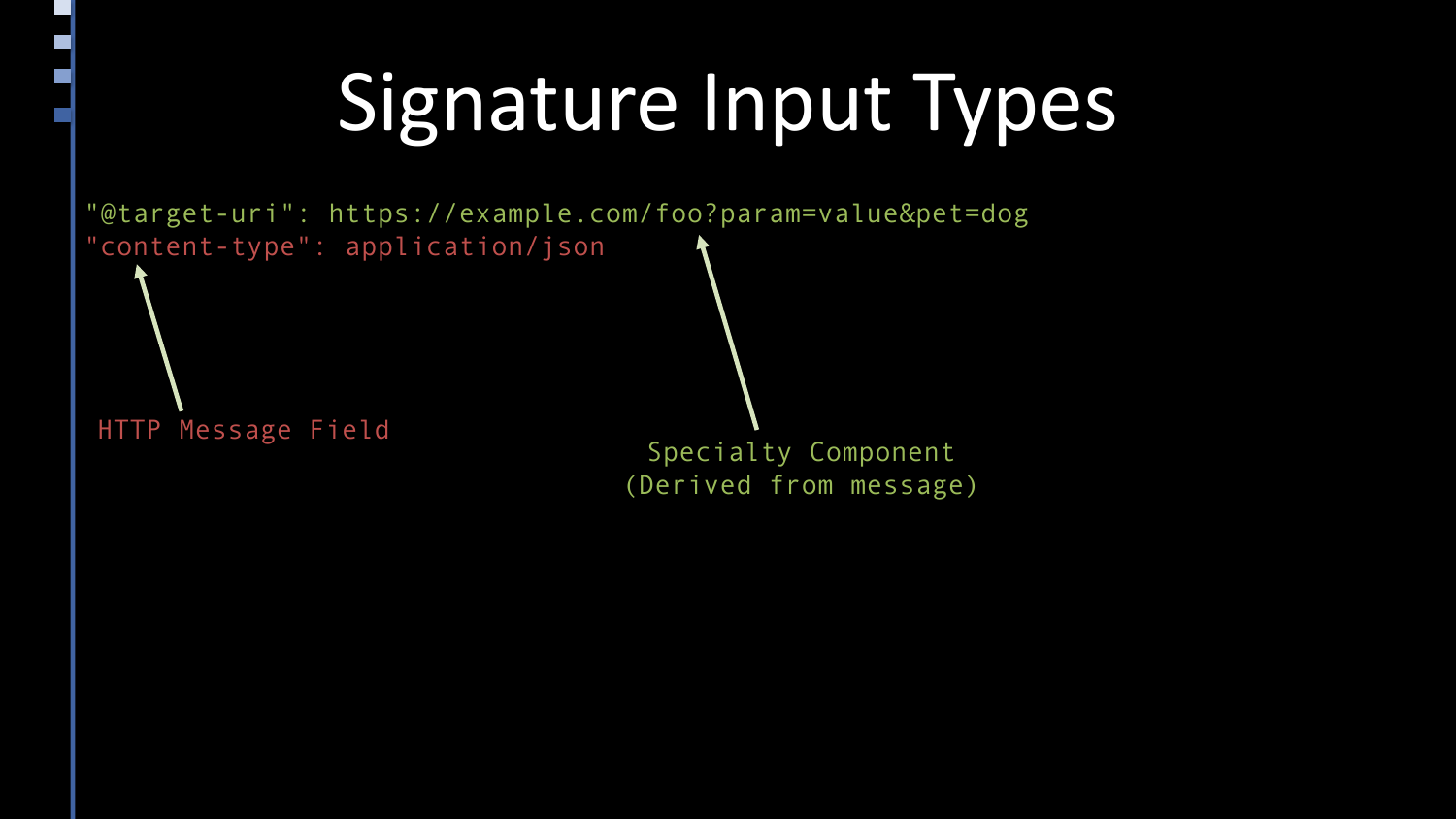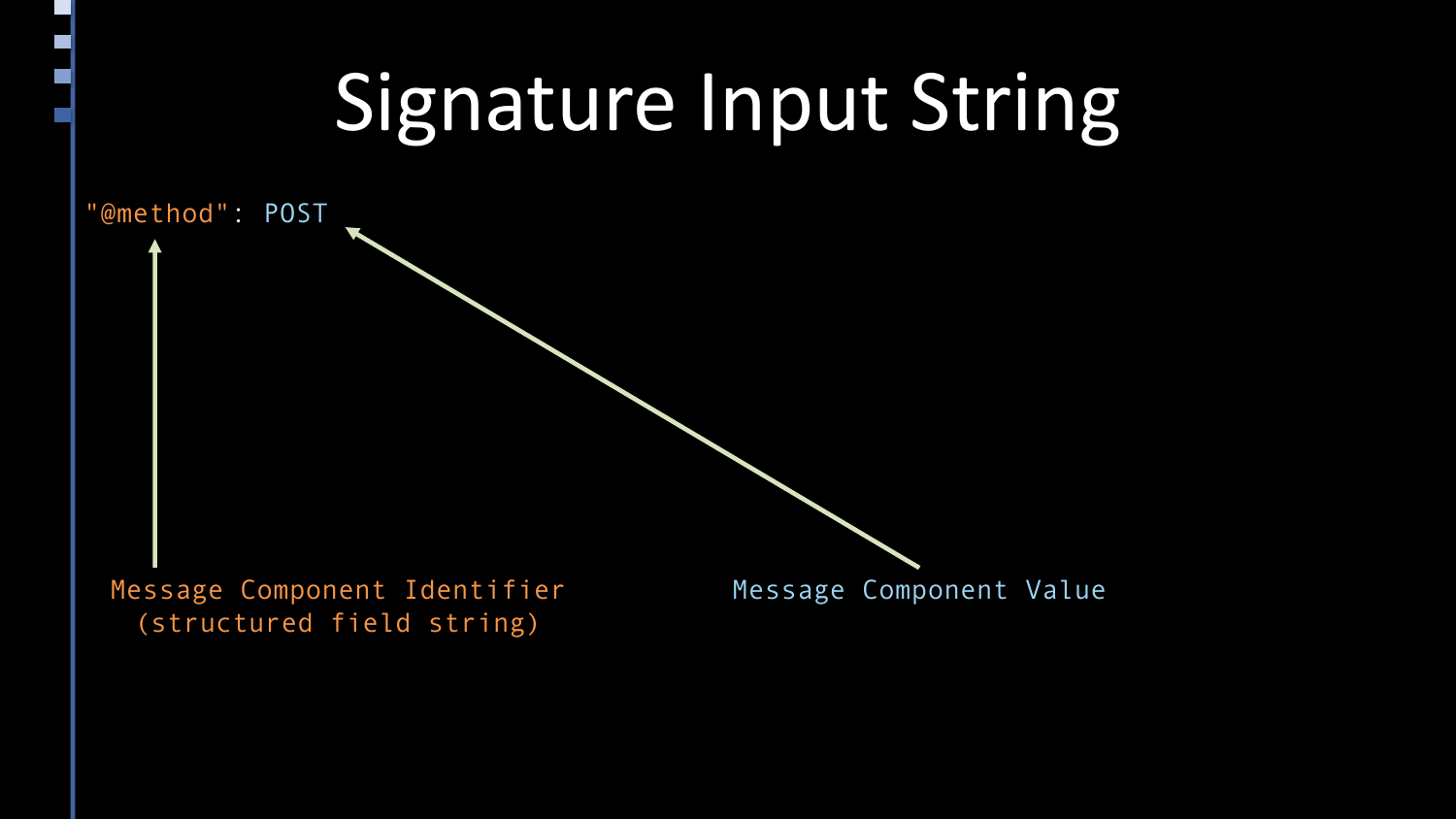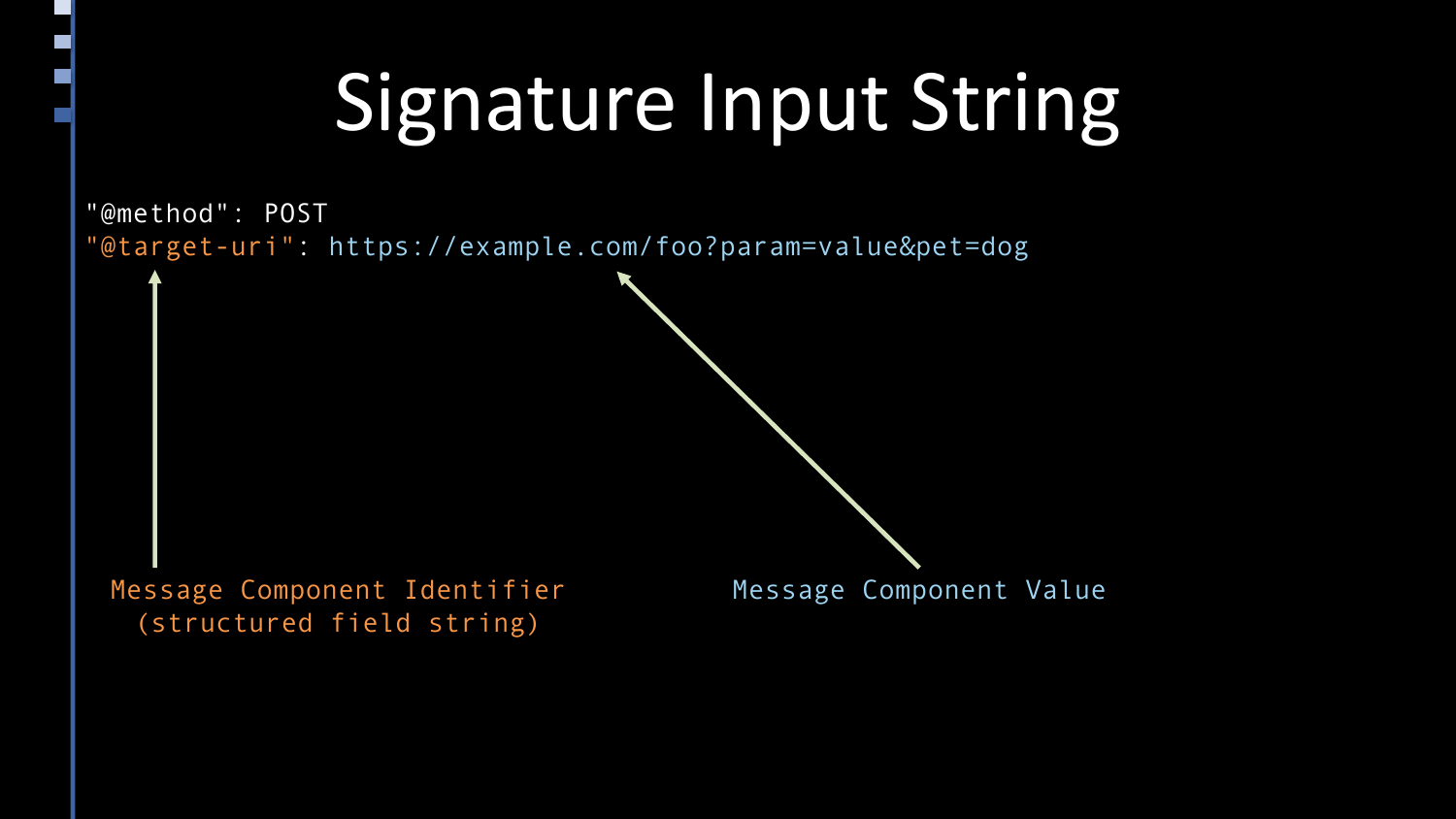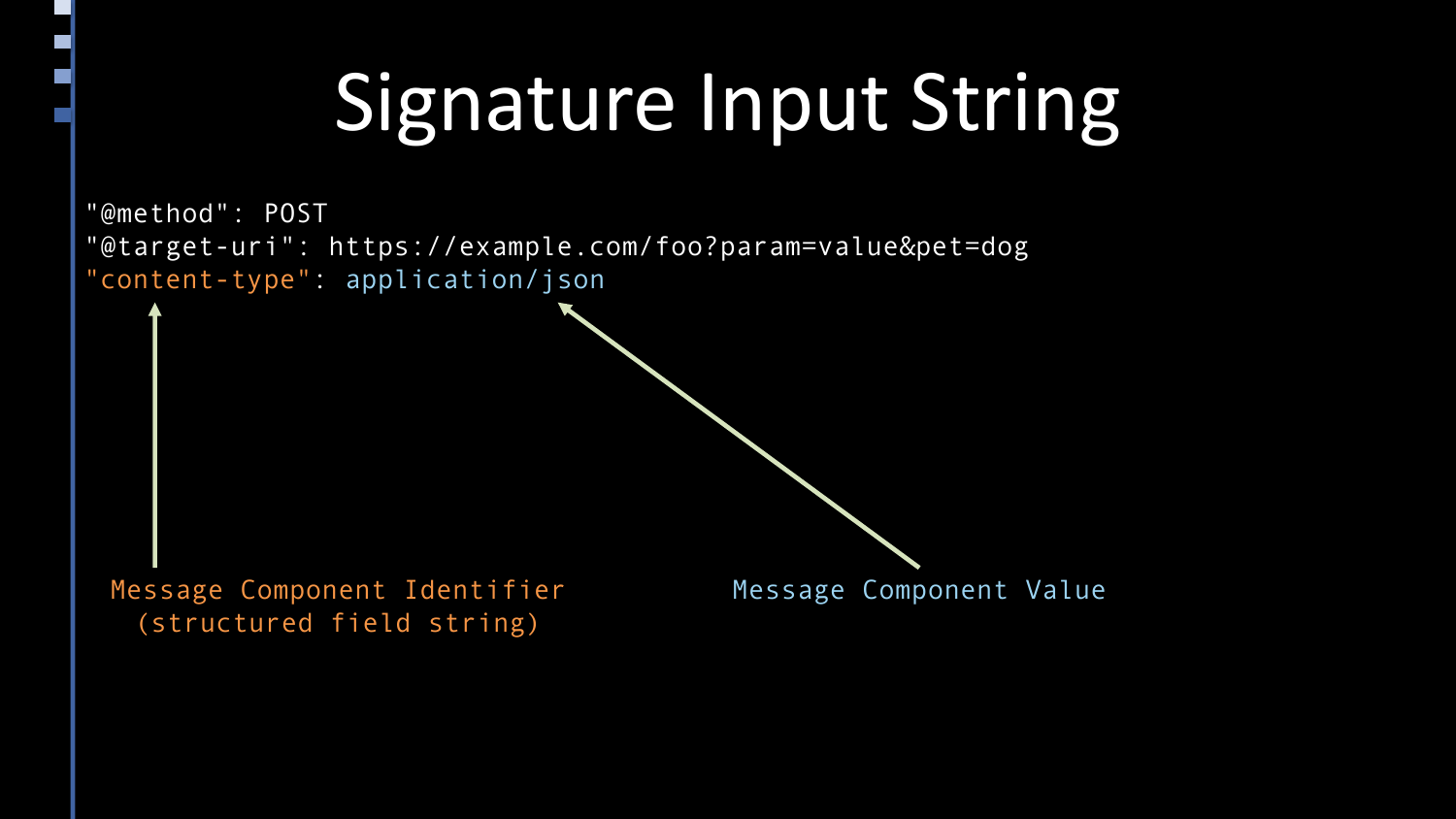```
"@method": POST
"@target-uri": https://example.com/foo?param=value&pet=dog
"content-type": application/json
"@signature-params": ("@method" "@target-uri"
 \hat{\mathbf{T}}"content-type");created=1618884475;keyid="test-key-1"
                                        Message Component Value
                                     (newline added for readability)
 Message Component Identifier
   (structured field string)
```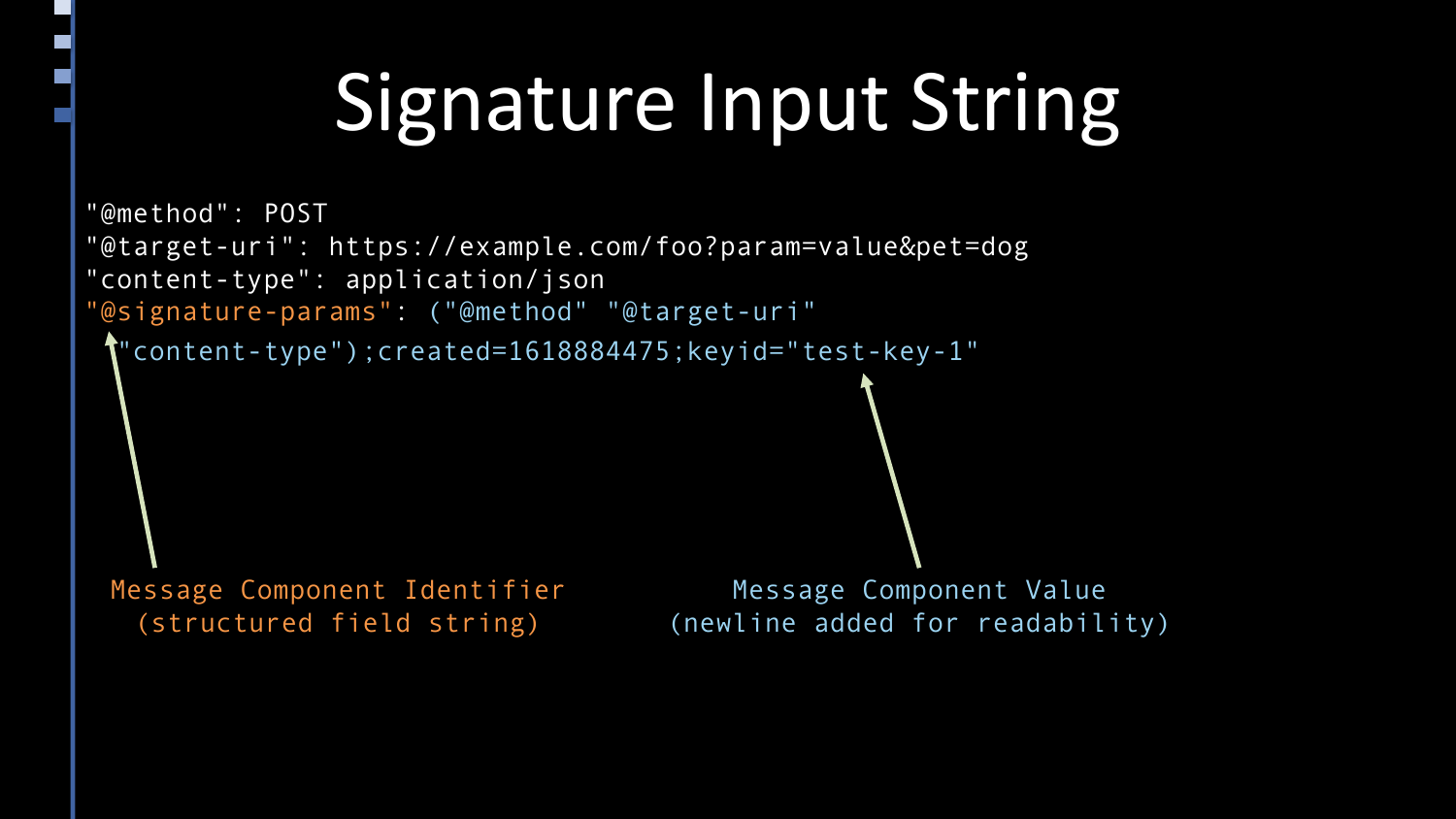"@method": POST "@target-uri": https://example.com/foo?param=value&pet=dog "content-type": application/json "@signature-params": ("@method" "@target-uri" "content-type");created=1618884475;keyid="test-key-1"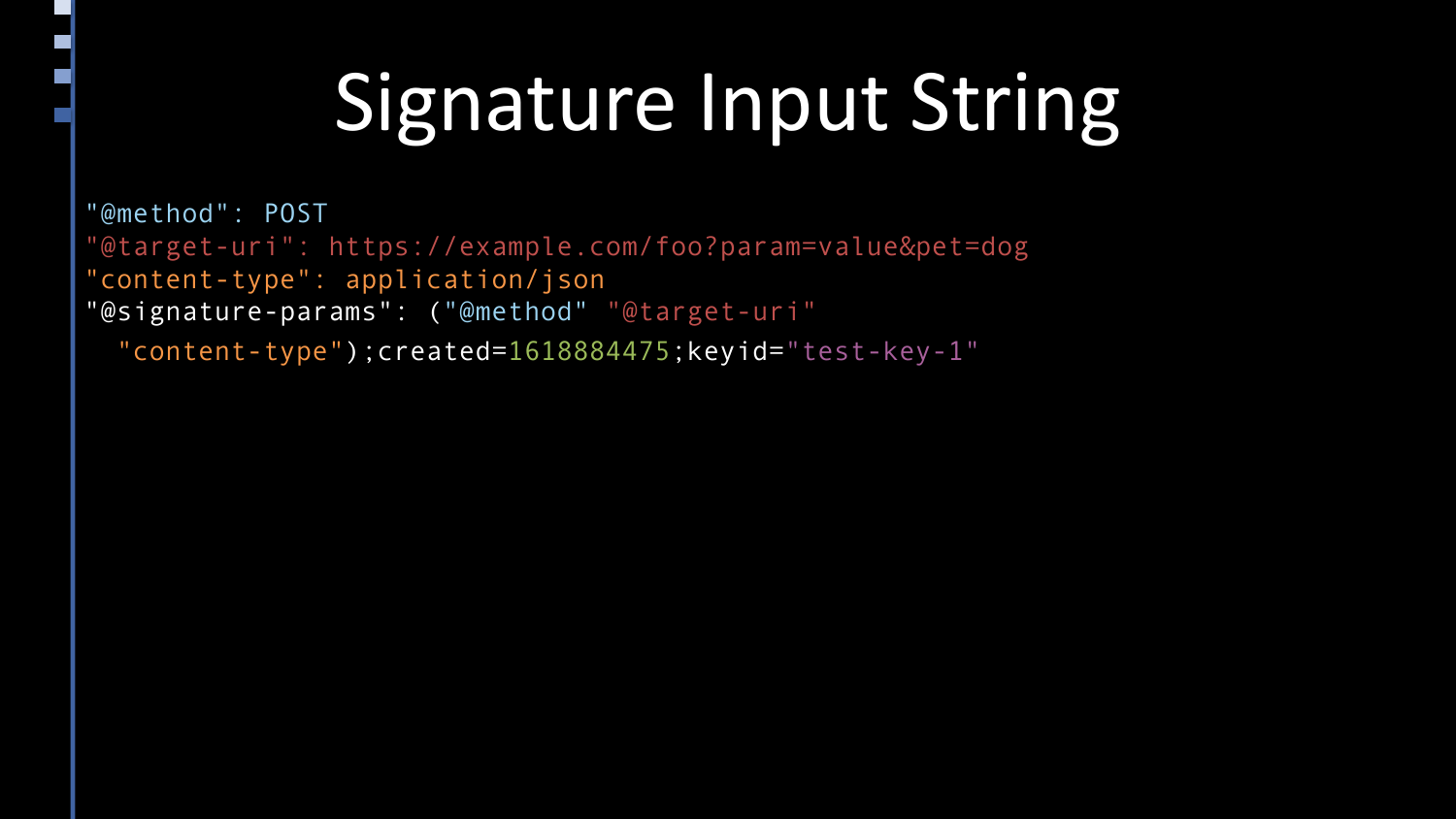## Signature Bytes

Lu2cC2Ifw3hkpXt8iC9g78qppHzEUo7hPyeFmDNqkMe4AvPzhz8cRhI1+eI BisvM7ceDh4Om0RmKjA5CUL5TFs9NuUHC0xuZZeiy5u7THftAZZU6LgwRyn MuOZgJAYXYDsGBKfxRkoGKVVEX1lSGi7RVhYl/EgWCJzuIbJ9mLeRxzaXRr 3pZXz5xRaXcsXItpsK3AnWYHoc6YAT9hP5M3oJPeb3KRHoLAn4nheC0kFoy LzRAf6/BNb4I7JhwqVZMZBlndnI/KTBXoTK7rzYFdpX/Cbtwv+XHgli9QtH ktw9hXC4Kv4lp2fCGSPJPHKeyrZ0rhCcfe++eJe0Ykm3FIw==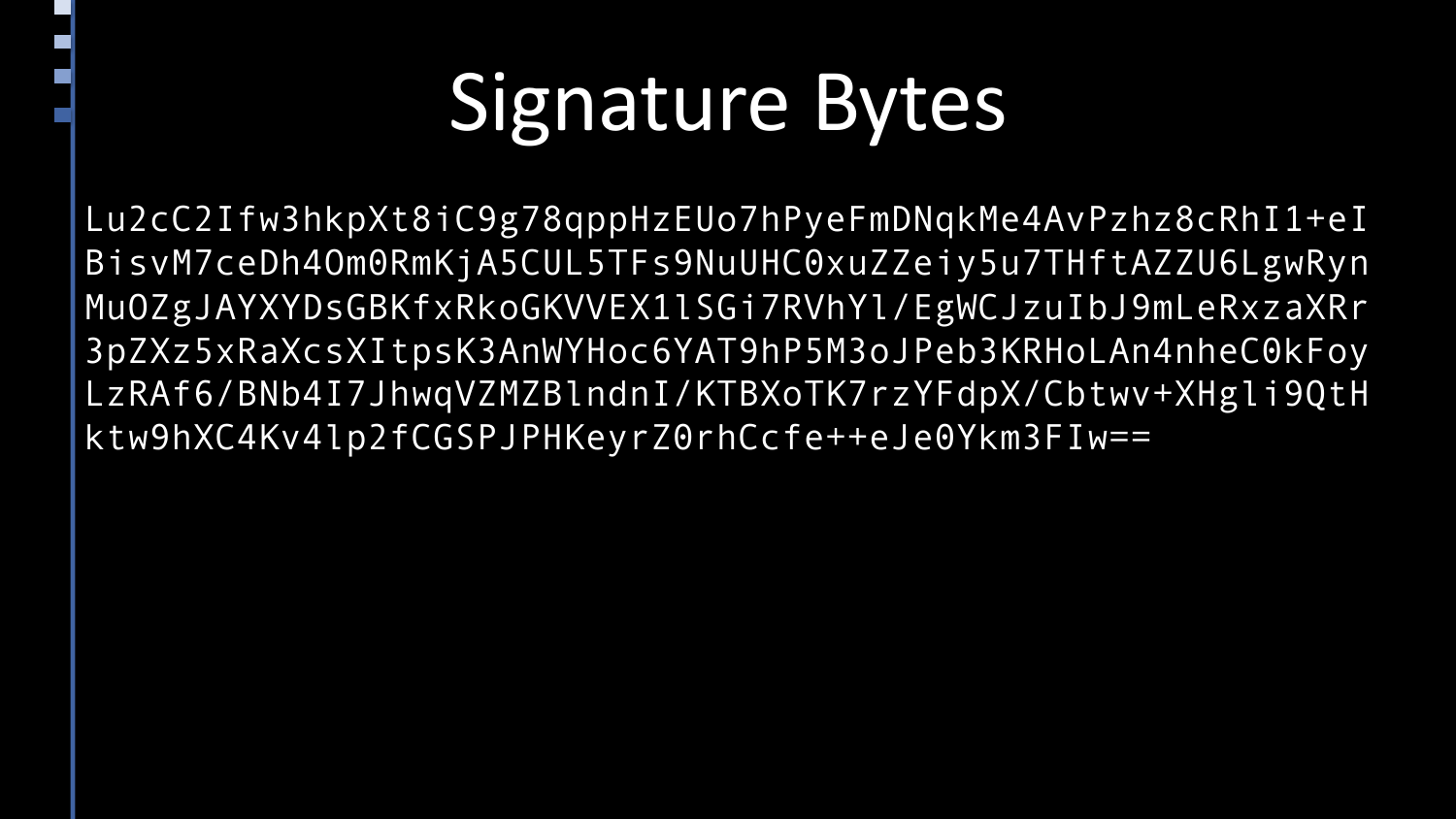# Signed Request

```
POST /foo?param=value&pet=dog HTTP/1.1
Host: example.com
Date: Tue, 20 Apr 2021 02:07:55 GMT
Content-Type: application/json
Content-Length: 18
Signature-Input: sig1=("@method" "@target-uri" 
  "content-type");created=1618884475;keyid="test-key-1"
```
Signature:

sig1=:Lu2cC2Ifw3hkpXt8iC9g78qppHzEUo7hPyeFmDNqkMe4AvPzhz8cRhI1+eIBisvM7ceDh4Om0 RmKjA5CUL5TFs9NuUHC0xuZZeiy5u7THftAZZU6LgwRynMuOZgJAYXYDsGBKfxRkoGKVVEX1lSGi7RV hYl/EgWCJzuIbJ9mLeRxzaXRr3pZXz5xRaXcsXItpsK3AnWYHoc6YAT9hP5M3oJPeb3KRHoLAn4nheC 0kFoyLzRAf6/BNb4I7JhwqVZMZBlndnI/KTBXoTK7rzYFdpX/Cbtwv+XHgli9QtHktw9hXC4Kv4lp2f CGSPJPHKeyrZ0rhCcfe++eJe0Ykm3FIw==:

```
{"hello": "world"}
```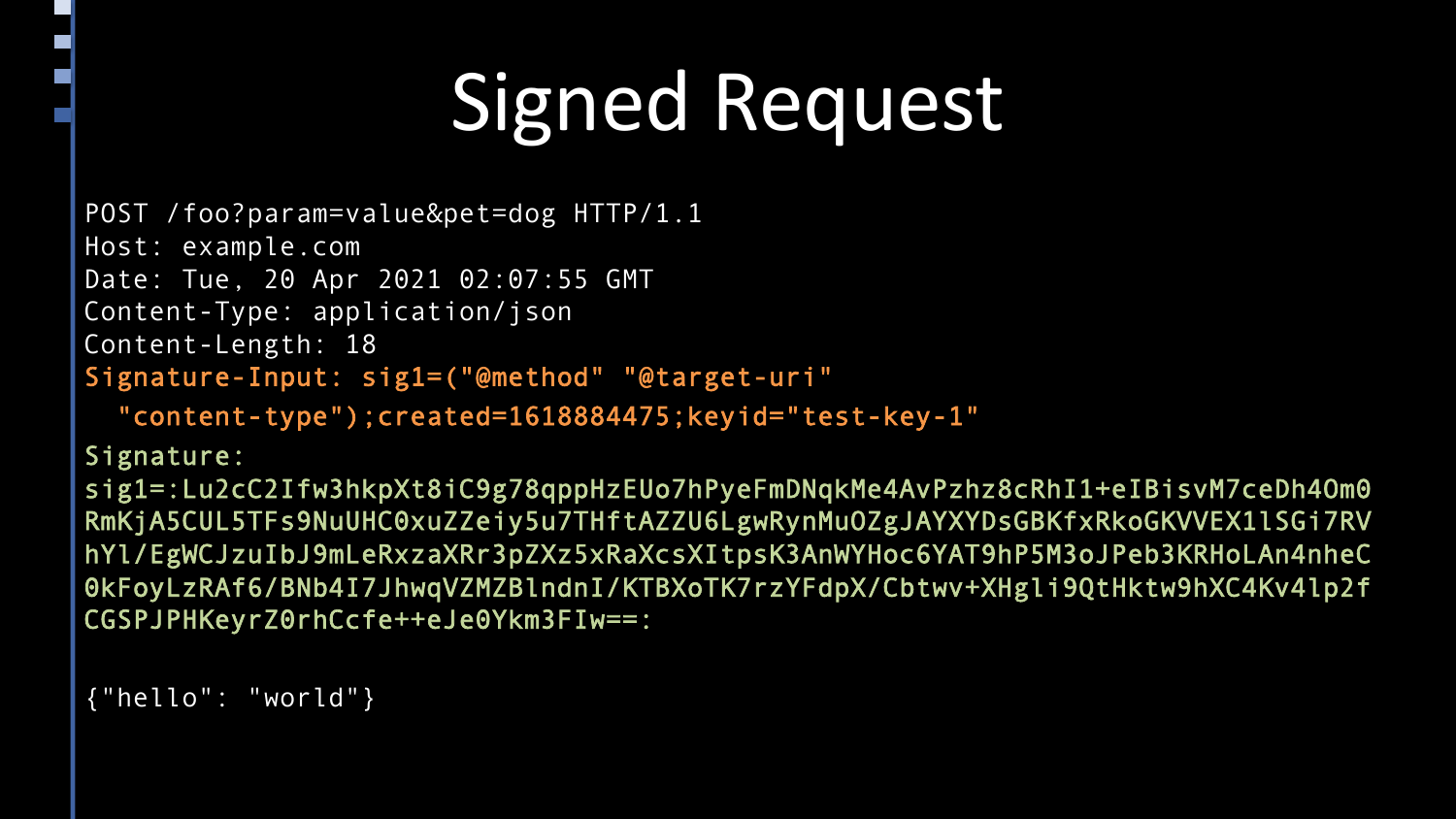### How HTTP Message Verification works

- 1. Read the Signature-Input and Signature header values
- 2. Validate covered portions and crypto parameters
- 3. Normalize the HTTP message components
- 4. Re-generate the signature input string
- 5. Verify the signature against the signature input string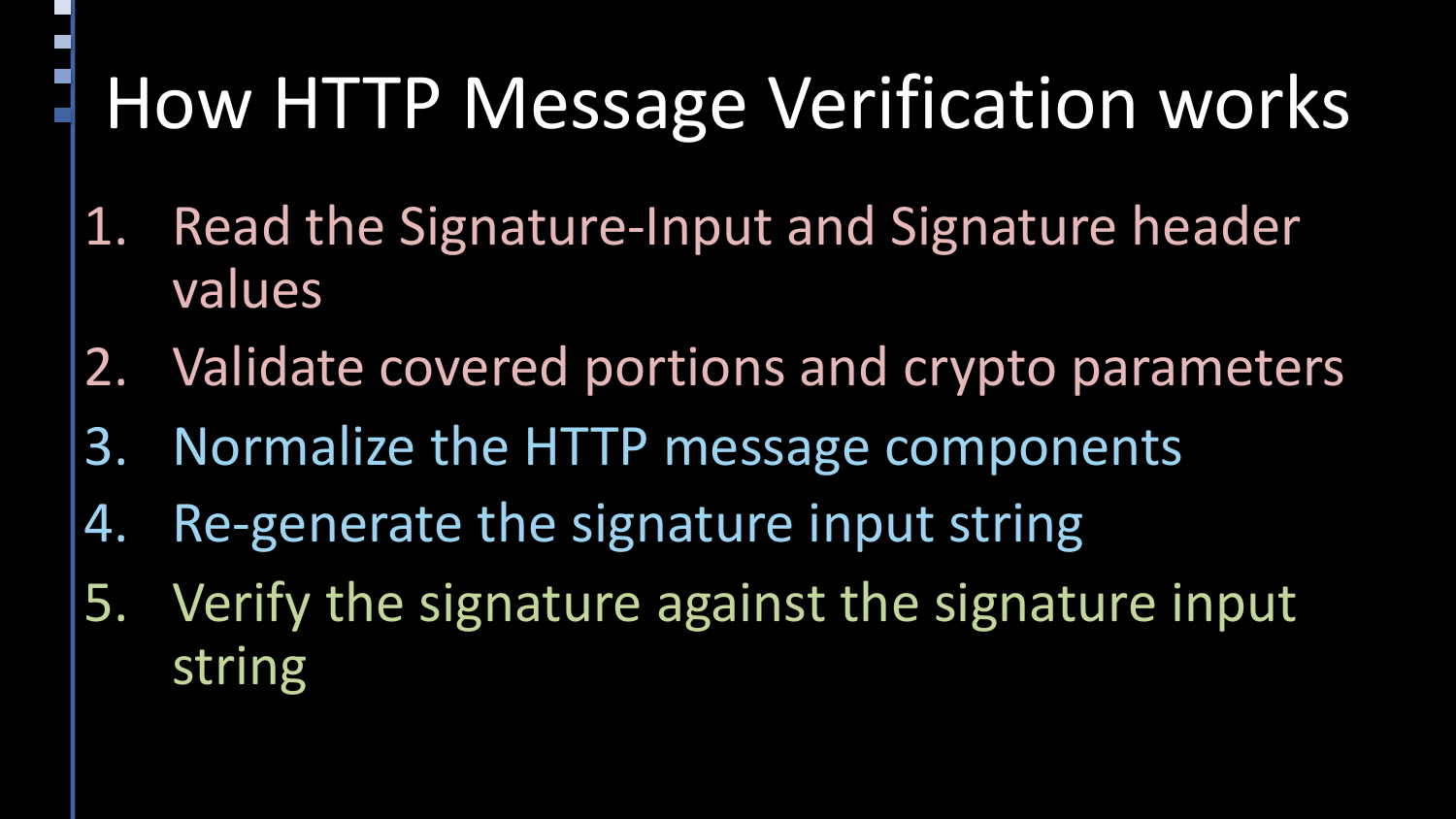### Some important aspects

- Detached signature, not encapsulation
- Uses HTTP Structured Fields
- Allows multiple signatures on a message
- Can sign most HTTP parts
- Works for requests and responses
- Relatively robust against common changes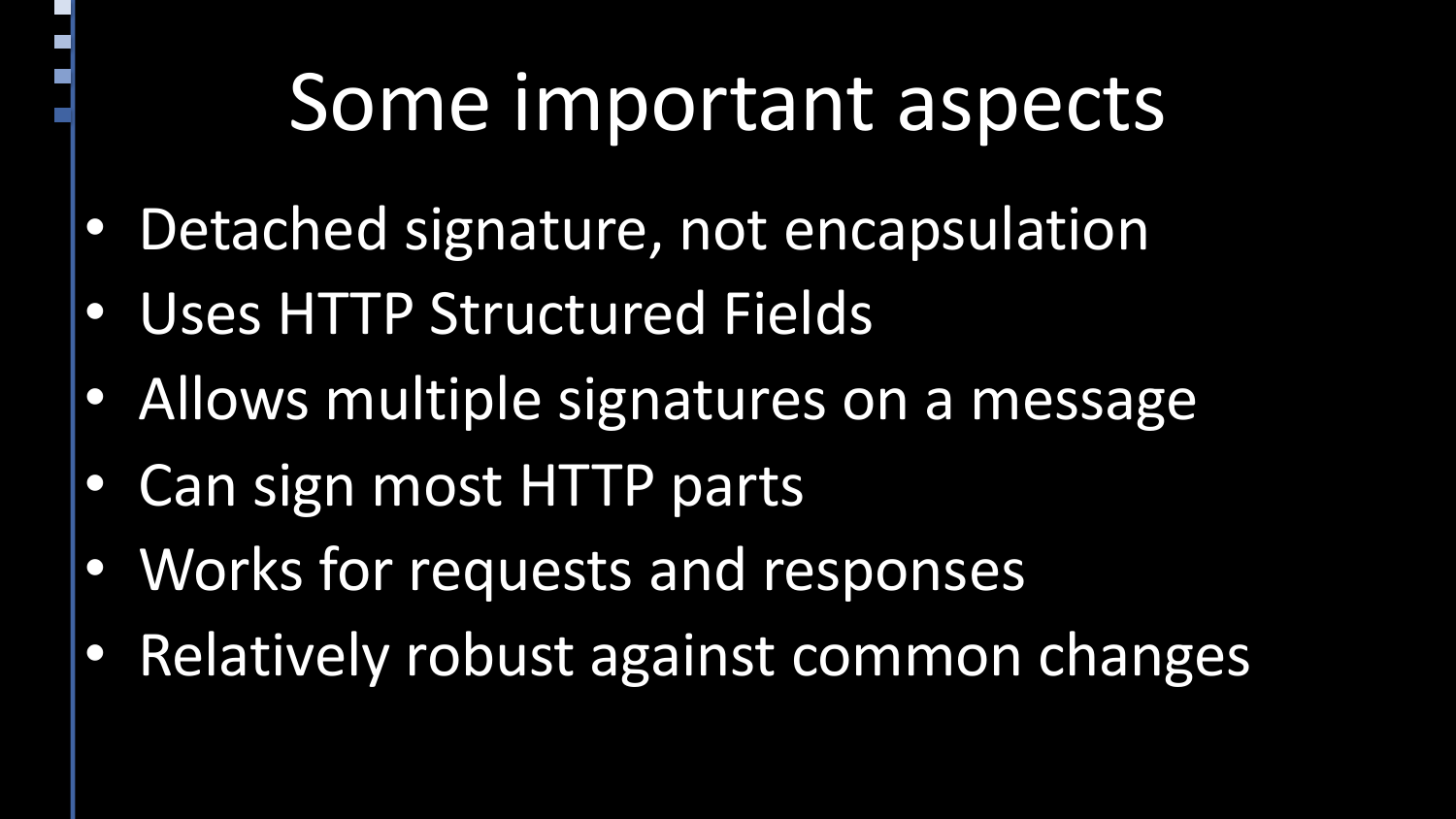### Since Last We Met

- Solidified algorithm and key selection
- Aligned with HTTP terminology
- Added new specialty components
- Signature negotiation (Accept-Signature)
- Dropped list prefix component indexing
- Expanded examples (especially responses)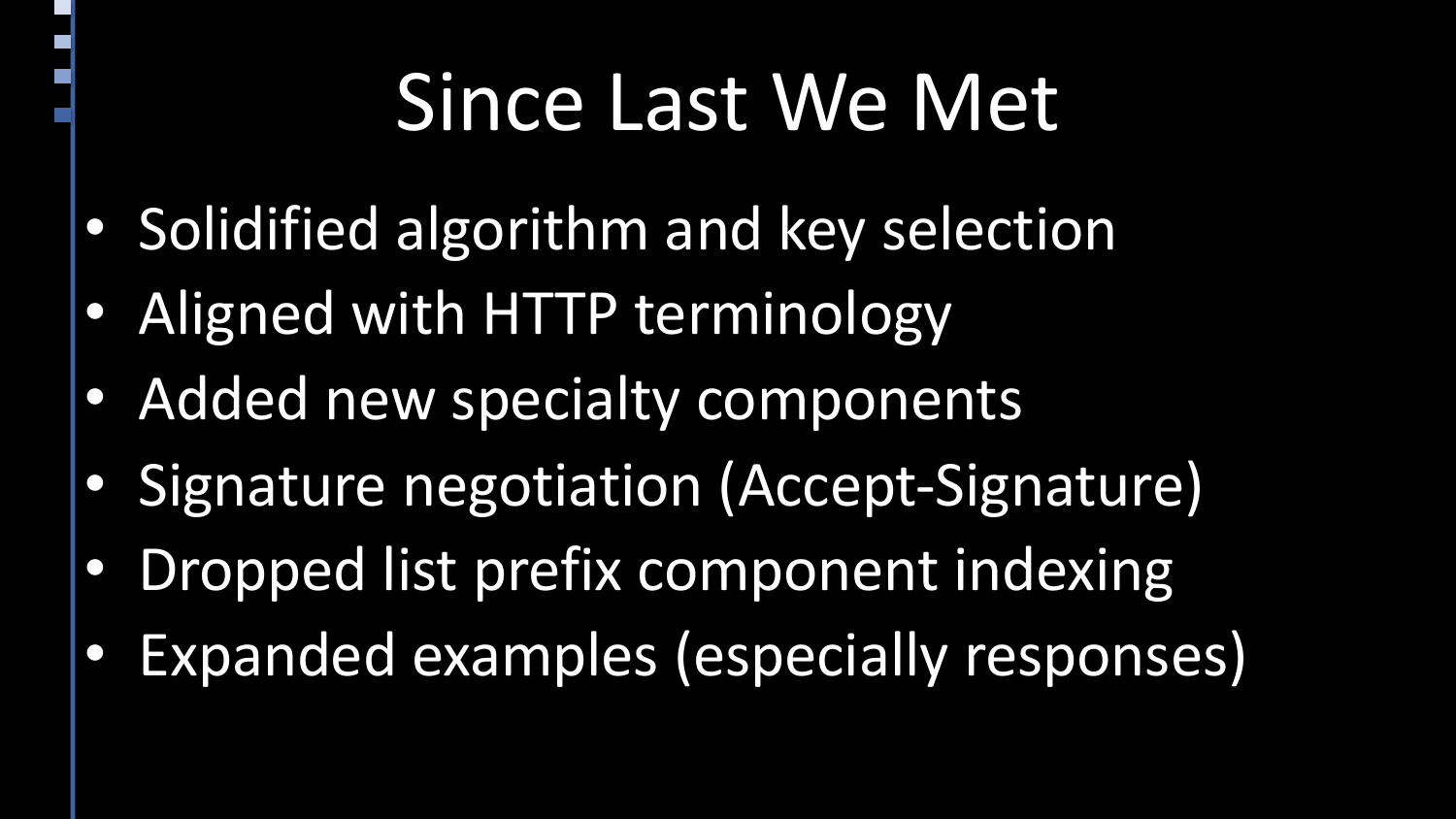## Specialty Components

- @signature-params
- @method
- @target-uri
- @authority
- @scheme
- @request-target
- @path
- @query
- @query-params
- @status
- @request-response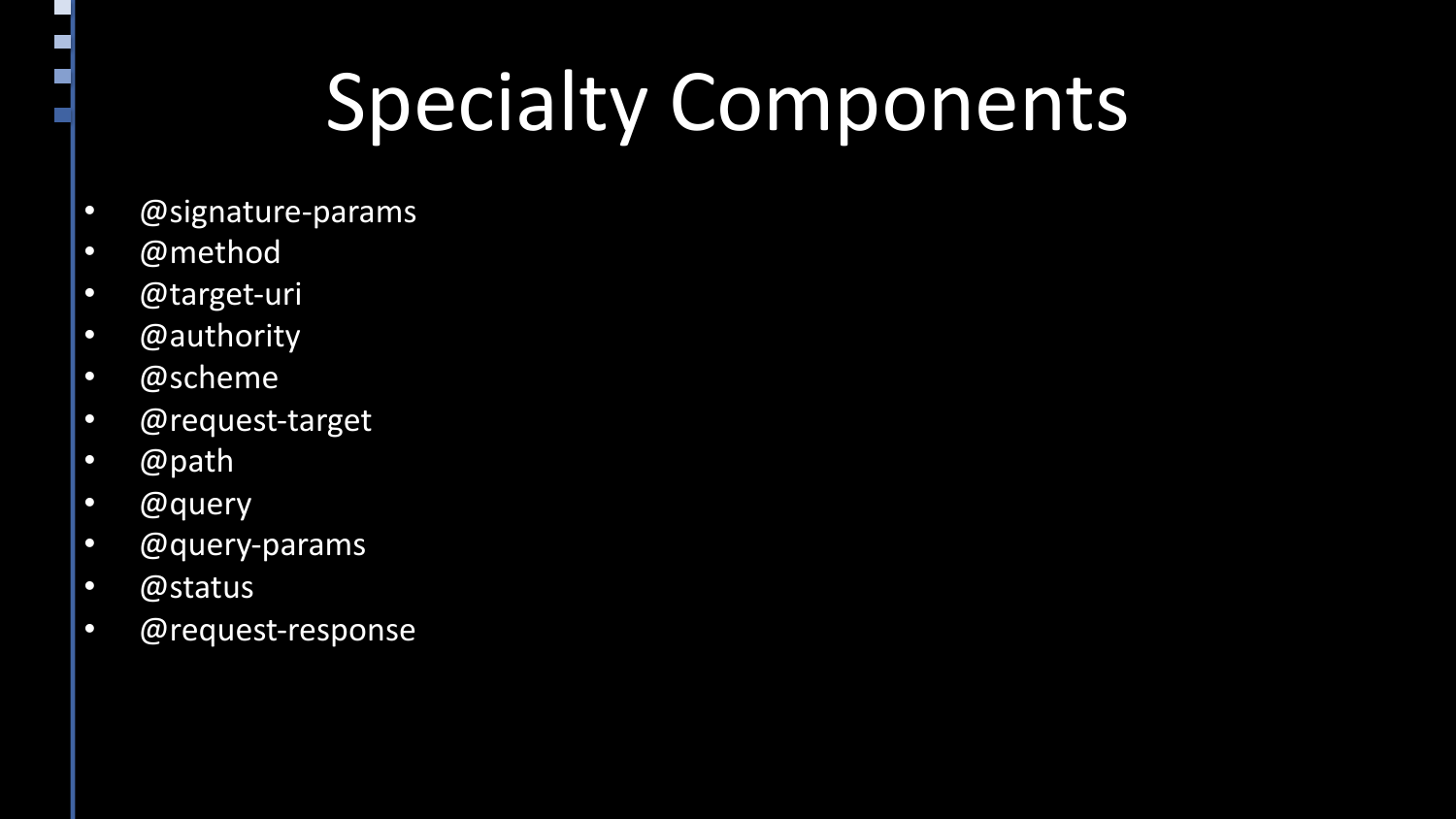### Accept-Signature

Accept-Signature:

sig1=("@method" "@target-uri" "content-type");keyid="test-key-1"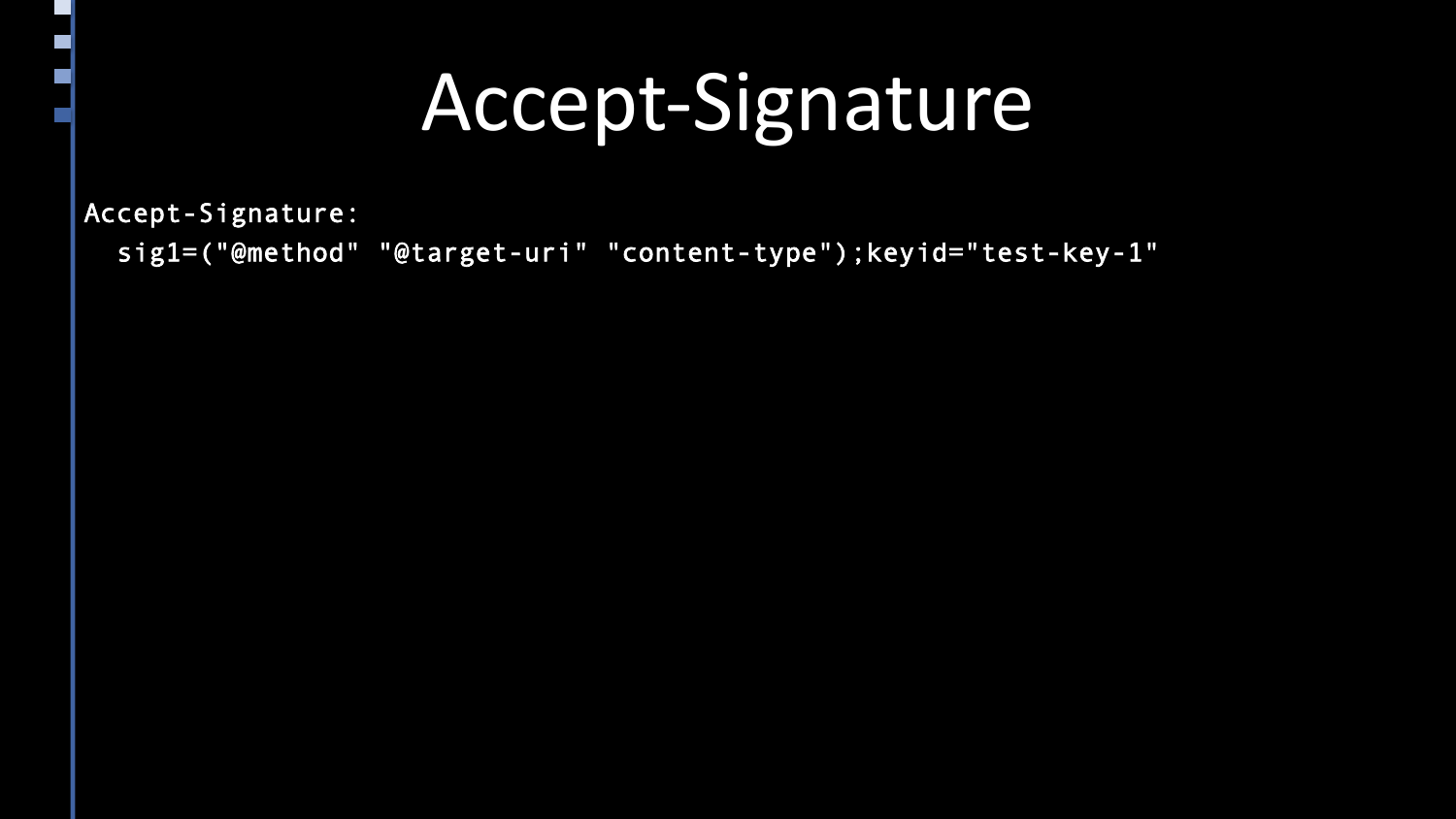### Accept-Signature

Accept-Signature:



Call the results this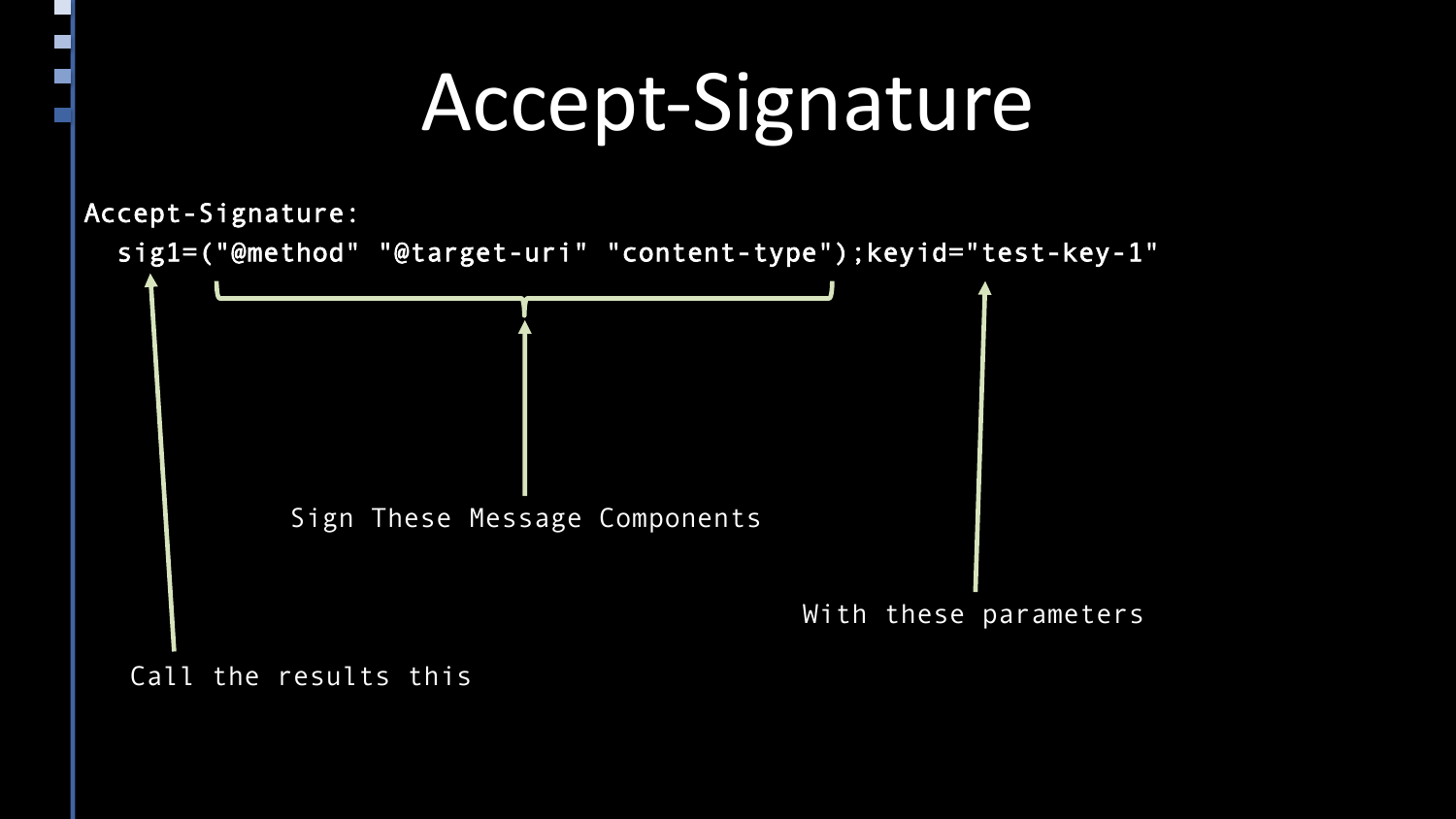### Current Status

- Core signature process is *still* stable
- Implementations in several languages
- Seeing more feedback from implementors of older specs (Cavage, OAuth PoP)
- Proposed as basis for new OAuth PoP spec
- Default signature method in GNAP
- Editors writing security and privacy considerations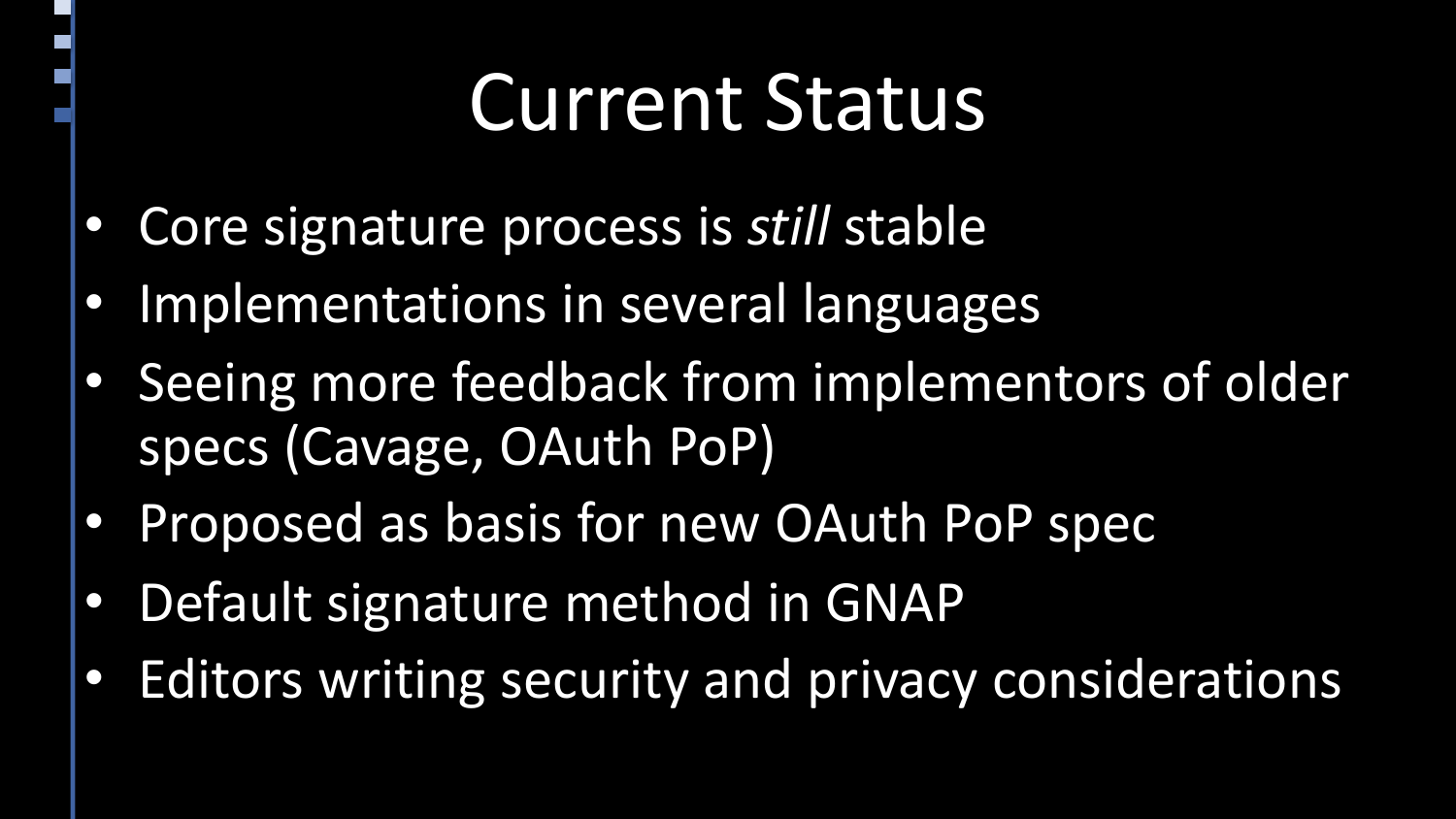Security and Privacy Considerations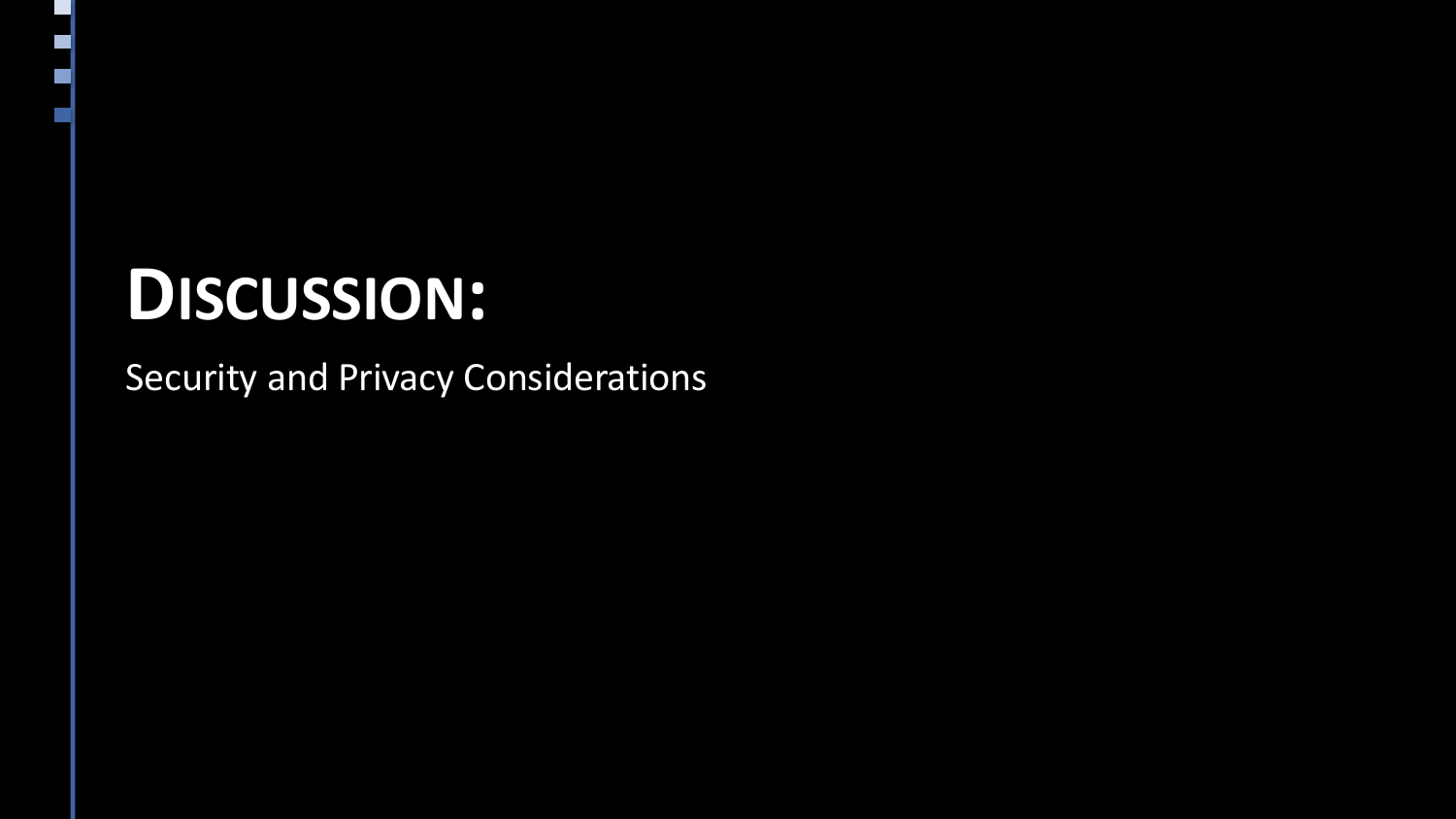Special case: cookies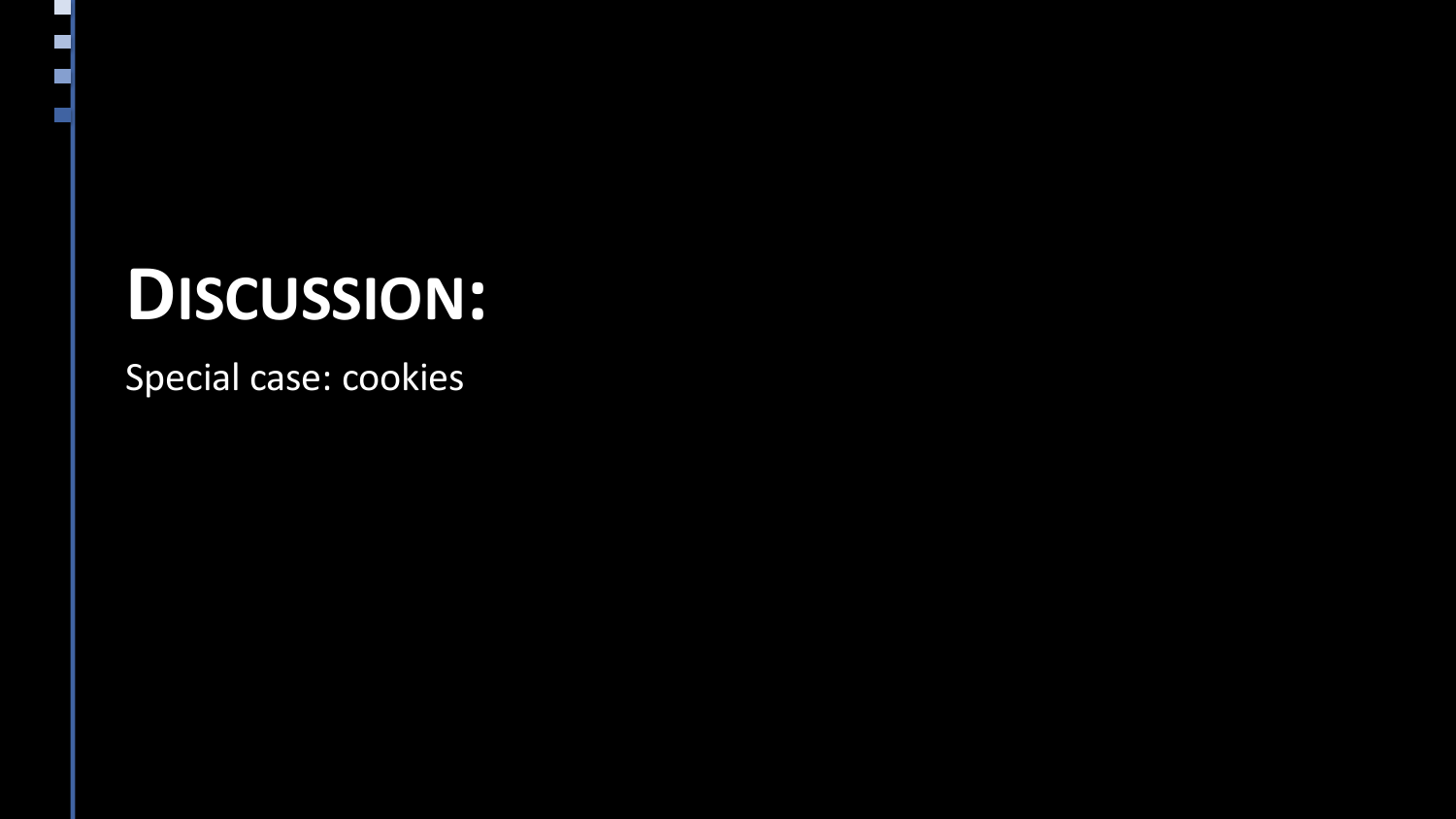Special case: empty vs. not-present headers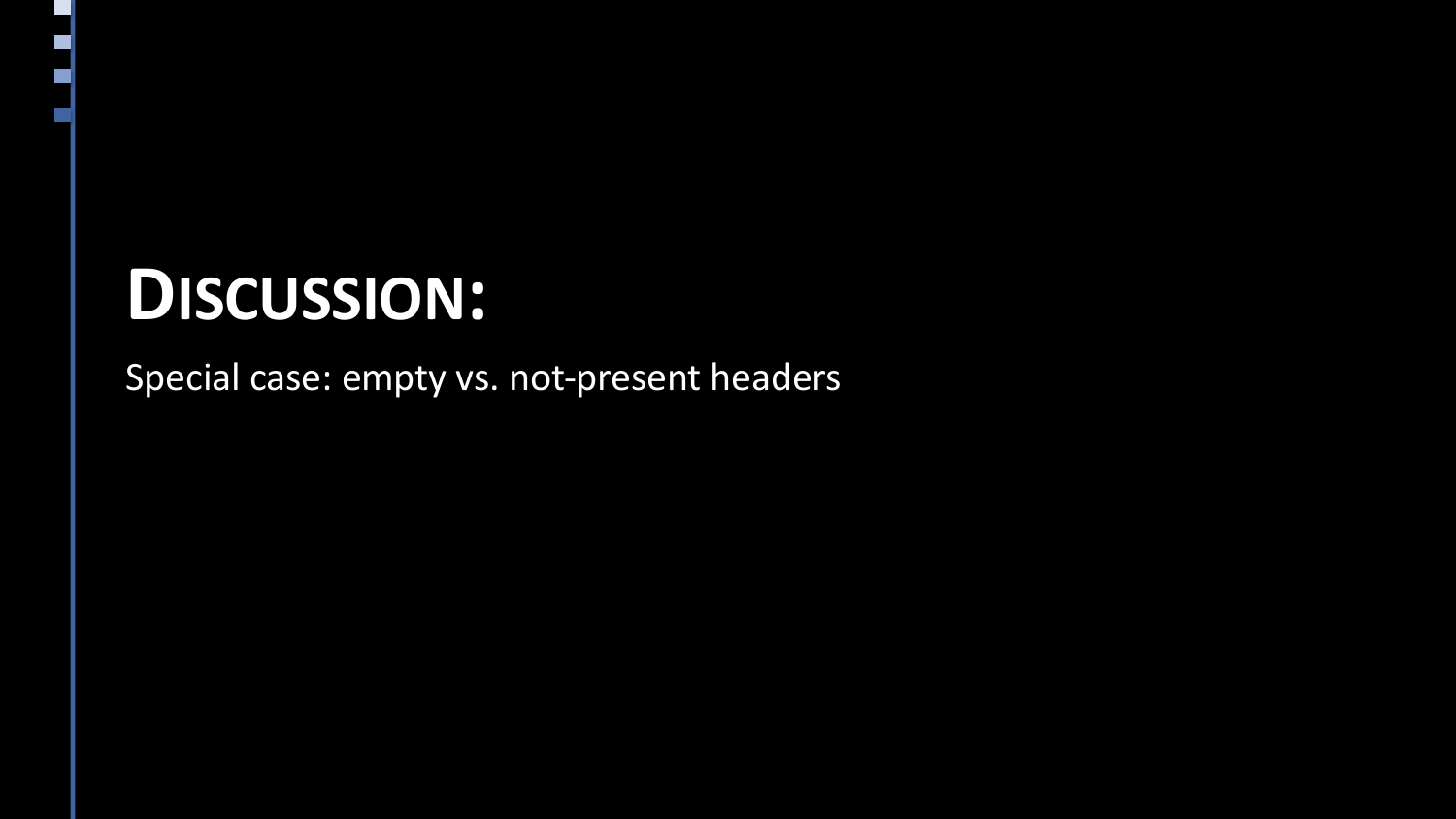EdDSA Signing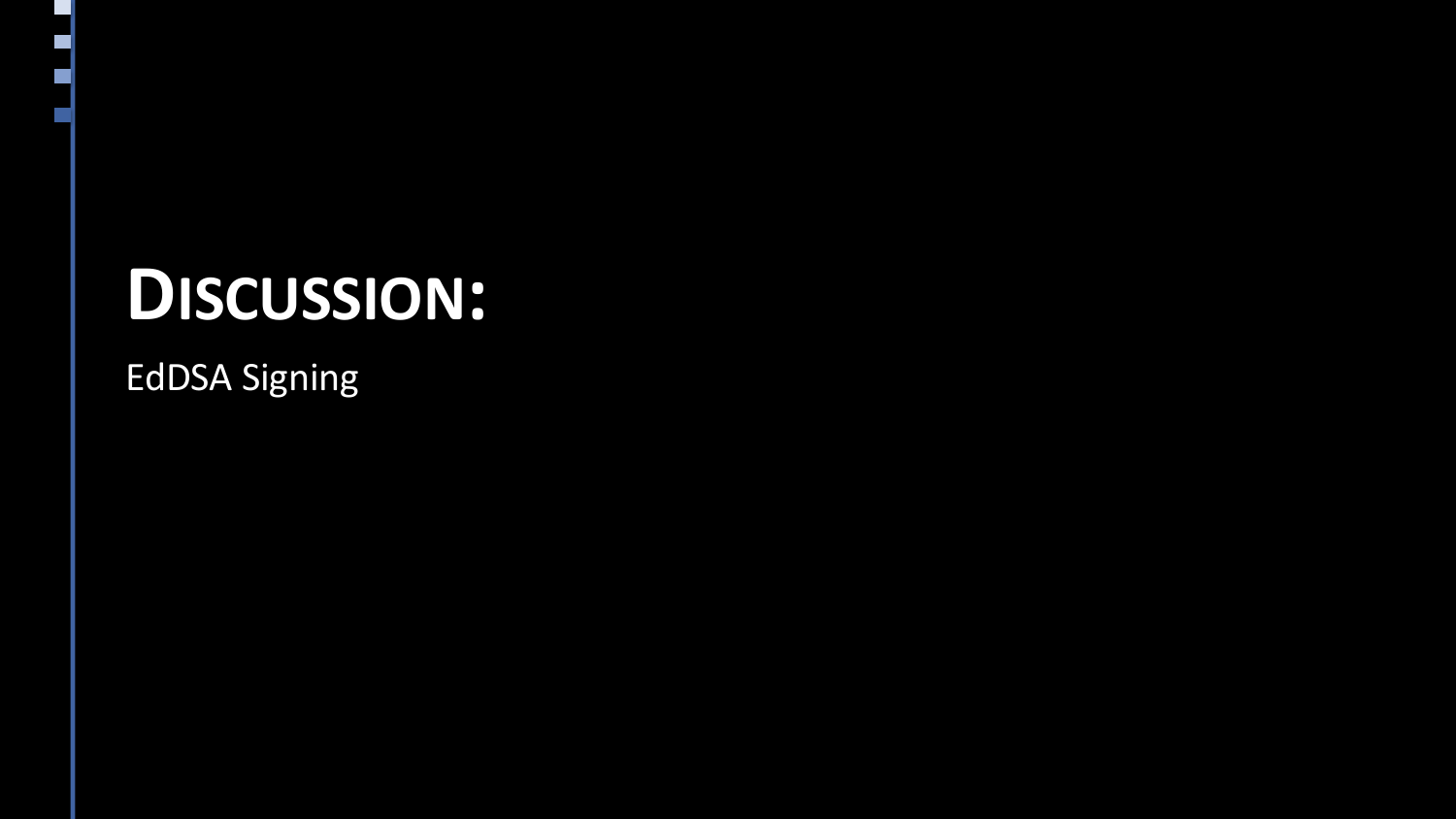Relationship to WPACK / Signed Exchanges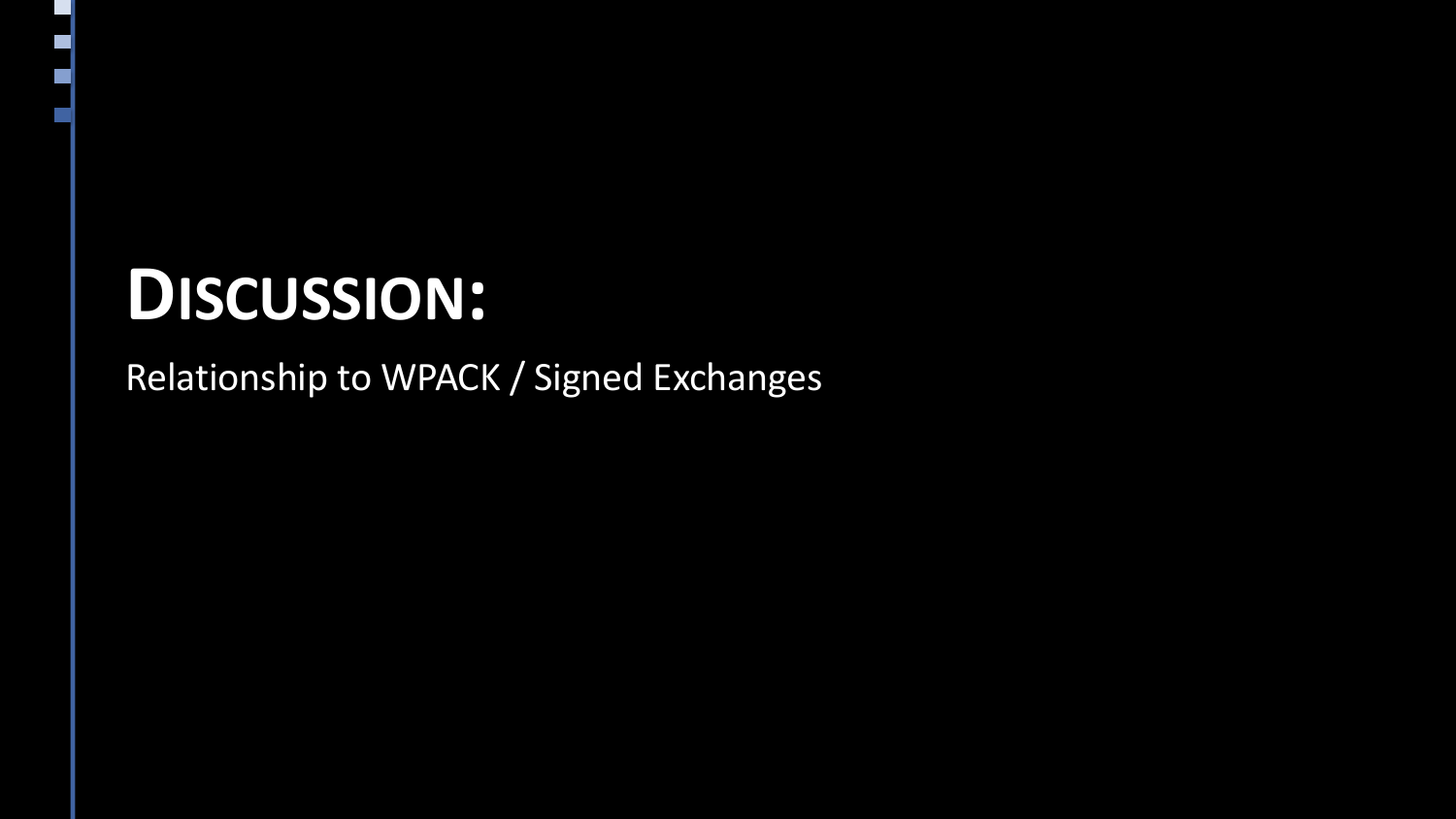Implementations